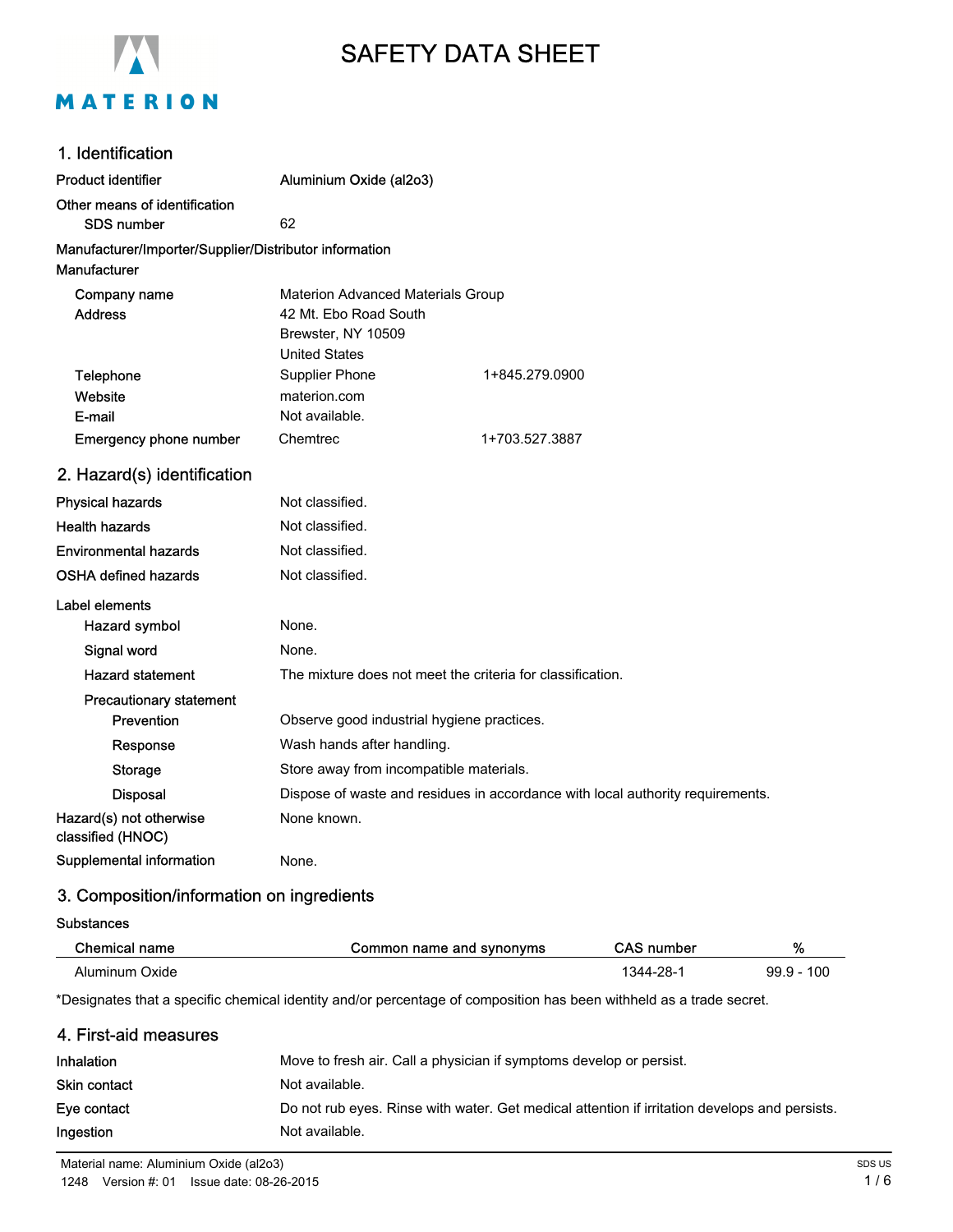| Most important<br>symptoms/effects, acute and<br>delayed                     | Dusts may irritate the respiratory tract, skin and eyes.                                                            |
|------------------------------------------------------------------------------|---------------------------------------------------------------------------------------------------------------------|
| Indication of immediate medical<br>attention and special treatment<br>needed | Treat symptomatically.                                                                                              |
| General information                                                          | Ensure that medical personnel are aware of the material(s) involved, and take precautions to<br>protect themselves. |
| 5. Fire-fighting measures                                                    |                                                                                                                     |
| Suitable extinguishing media                                                 | Water fog. Foam. Dry chemical powder. Carbon dioxide (CO2).                                                         |
| Unsuitable extinguishing media                                               | Do not use water jet as an extinguisher, as this will spread the fire.                                              |
| Specific hazards arising from<br>the chemical                                | During fire, gases hazardous to health may be formed.                                                               |
| Special protective equipment<br>and precautions for firefighters             | Self-contained breathing apparatus and full protective clothing must be worn in case of fire.                       |
| Fire fighting<br>equipment/instructions                                      | Use water spray to cool unopened containers.                                                                        |
| Specific methods                                                             | Use standard firefighting procedures and consider the hazards of other involved materials.                          |
| General fire hazards                                                         | No unusual fire or explosion hazards noted.                                                                         |

### 6. Accidental release measures

| Personal precautions, protective<br>equipment and emergency<br>procedures | Keep unnecessary personnel away. Wear appropriate protective equipment and clothing during<br>clean-up. Use a NIOSH/MSHA approved respirator if there is a risk of exposure to dust/fume at<br>levels exceeding the exposure limits. For personal protection, see section 8 of the SDS. |
|---------------------------------------------------------------------------|-----------------------------------------------------------------------------------------------------------------------------------------------------------------------------------------------------------------------------------------------------------------------------------------|
| Methods and materials for<br>containment and cleaning up                  | The product is immiscible with water and will spread on the water surface. Stop the flow of<br>material, if this is without risk. Collect dust using a vacuum cleaner equipped with HEPA filter.                                                                                        |
|                                                                           | Large Spills: Wet down with water and dike for later disposal. Shovel the material into waste<br>container. Avoid the generation of dusts during clean-up. Following product recovery, flush area<br>with water.                                                                        |
|                                                                           | Small Spills: Sweep up or vacuum up spillage and collect in suitable container for disposal. For<br>waste disposal, see section 13 of the SDS.                                                                                                                                          |
| <b>Environmental precautions</b>                                          | Avoid discharge into drains, water courses or onto the ground.                                                                                                                                                                                                                          |
| 7. Handling and storage                                                   |                                                                                                                                                                                                                                                                                         |
| Precautions for safe handling                                             | Minimize dust generation and accumulation. Provide appropriate exhaust ventilation at places<br>where dust is formed. Avoid prolonged exposure. Practice good housekeeping.                                                                                                             |
| Conditions for safe storage,<br>including any incompatibilities           | Store in original tightly closed container. Store in a well-ventilated place. Store away from<br>incompatible materials (see Section 10 of the SDS).                                                                                                                                    |

### 8. Exposure controls/personal protection

#### Occupational exposure limits

### US. OSHA Table Z-1 Limits for Air Contaminants (29 CFR 1910.1000)

| <b>Material</b>                        | Type | Value                                   | Form                                |
|----------------------------------------|------|-----------------------------------------|-------------------------------------|
| Aluminium Oxide (al2o3)                | PEL  | $5 \text{ mg/m}$ 3<br>$15 \text{ mg/m}$ | Respirable fraction.<br>Total dust. |
| Components                             | Type | Value                                   | Form                                |
| Aluminum Oxide (CAS<br>$1344 - 28 - 1$ | PEL  | $5 \text{ mg/m}$                        | Respirable fraction.                |
|                                        |      | $15 \text{ mg/m}$                       | Total dust.                         |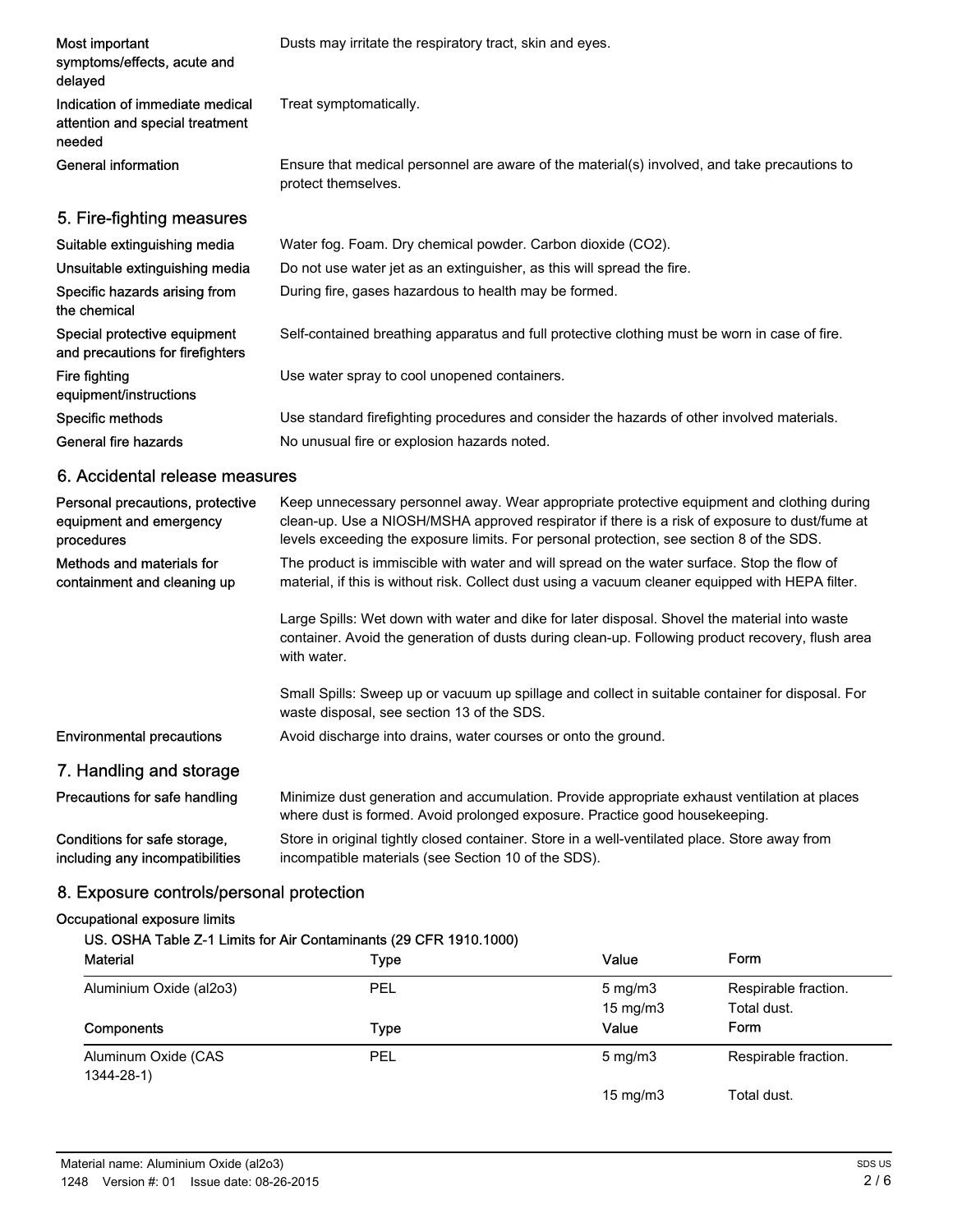# US. ACGIH Threshold Limit Values

| <b>Material</b>                           | <b>Type</b>                                                                                                                                                                                                                 | Value              | Form                         |
|-------------------------------------------|-----------------------------------------------------------------------------------------------------------------------------------------------------------------------------------------------------------------------------|--------------------|------------------------------|
| Aluminium Oxide (al2o3)<br>Components     | TWA<br><b>Type</b>                                                                                                                                                                                                          | 1 $mg/m3$<br>Value | Respirable fraction.<br>Form |
| Aluminum Oxide (CAS<br>$1344 - 28 - 1$    | <b>TWA</b>                                                                                                                                                                                                                  | 1 $mg/m3$          | Respirable fraction.         |
| Biological limit values                   | No biological exposure limits noted for the ingredient(s).                                                                                                                                                                  |                    |                              |
| <b>Control parameters</b>                 | Follow standard monitoring procedures.                                                                                                                                                                                      |                    |                              |
| Eye/face protection                       | Individual protection measures, such as personal protective equipment<br>Wear safety glasses with side shields (or goggles).                                                                                                |                    |                              |
| <b>Skin protection</b><br>Hand protection | Wear appropriate chemical resistant gloves. Suitable gloves can be recommended by the glove<br>supplier.                                                                                                                    |                    |                              |
| Other                                     | Wear suitable protective clothing.                                                                                                                                                                                          |                    |                              |
| <b>Respiratory protection</b>             | Use a NIOSH/MSHA approved respirator if there is a risk of exposure to dust/fume at levels<br>exceeding the exposure limits.                                                                                                |                    |                              |
| <b>Thermal hazards</b>                    | Wear appropriate thermal protective clothing, when necessary.                                                                                                                                                               |                    |                              |
| General hygiene considerations            | Always observe good personal hygiene measures, such as washing after handling the material<br>and before eating, drinking, and/or smoking. Routinely wash work clothing and protective<br>equipment to remove contaminants. |                    |                              |

# 9. Physical and chemical properties

| Appearance                                   |                                                     |
|----------------------------------------------|-----------------------------------------------------|
| <b>Physical state</b>                        | Solid.                                              |
| Form                                         | Powder.                                             |
| Color                                        | Not available.                                      |
| Odor                                         | Not applicable.                                     |
| <b>Odor threshold</b>                        | Not available.                                      |
| рH                                           | Not available.                                      |
| Melting point/freezing point                 | 3632 °F (2000 °C) estimated<br>3632 °F (2000 °C)    |
| Initial boiling point and boiling<br>range   | 5396 °F (2980 °C) estimated                         |
|                                              | 5396 °F (2980 °C)                                   |
| Flash point                                  | Not available.                                      |
| <b>Evaporation rate</b>                      | Not available.                                      |
| Flammability (solid, gas)                    | Not available.                                      |
| Upper/lower flammability or explosive limits |                                                     |
| <b>Flammability limit - lower</b><br>$(\%)$  | Not available.                                      |
| <b>Flammability limit - upper</b><br>$(\%)$  | Not available.                                      |
| Explosive limit - lower (%)                  | Not available.                                      |
| Explosive limit - upper (%)                  | Not available.                                      |
| Vapor pressure                               | $< 0.0000001$ kPa at 25 °C<br>0.00001 hPa estimated |
| Vapor density                                | Not available.                                      |
| <b>Relative density</b>                      | Not available.                                      |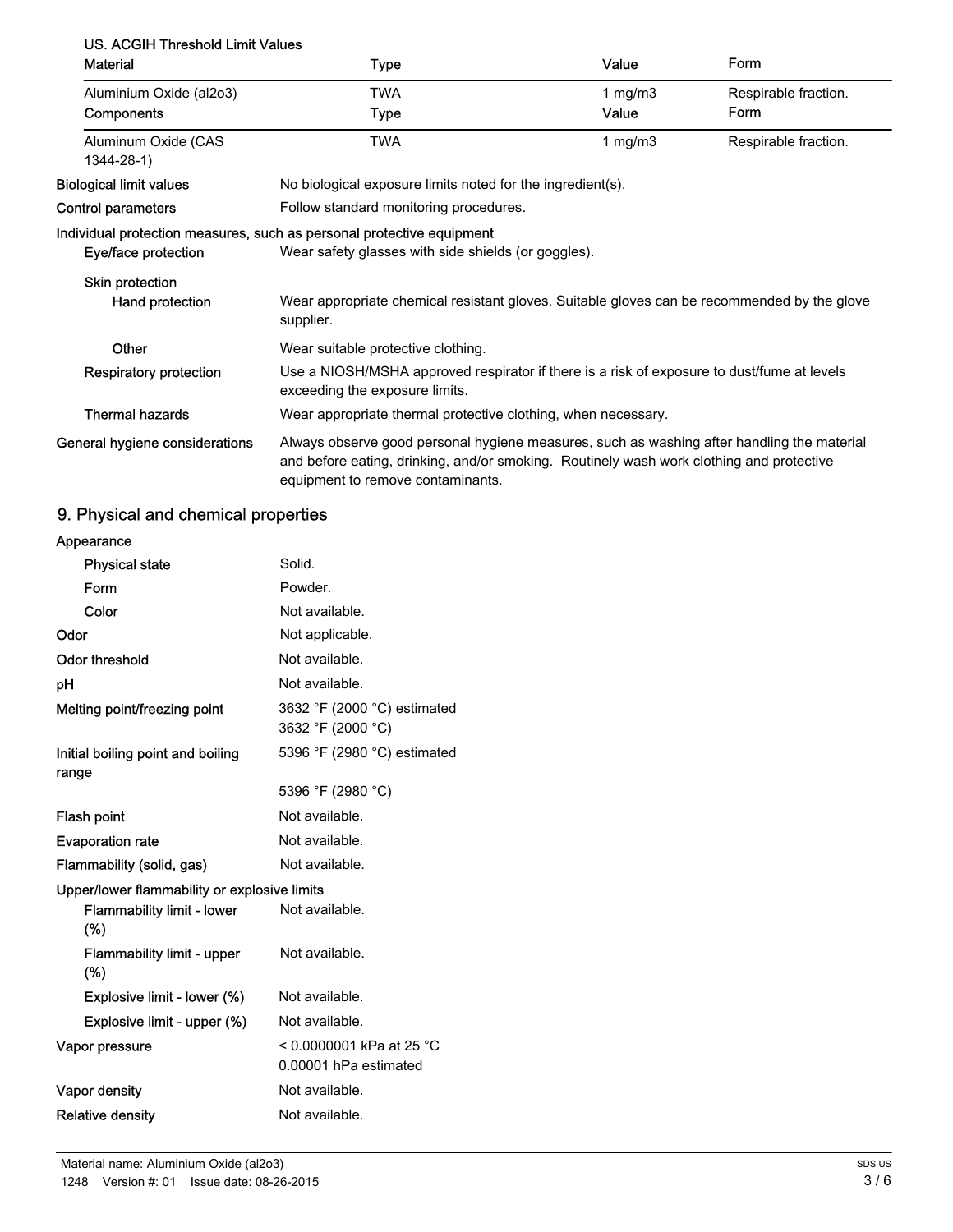| Solubility(ies)                                   |                                                                 |
|---------------------------------------------------|-----------------------------------------------------------------|
| Solubility (water)                                | Insoluble                                                       |
| <b>Partition coefficient</b><br>(n-octanol/water) | Not available.                                                  |
| Auto-ignition temperature                         | Not applicable.                                                 |
| Decomposition temperature                         | Not available.                                                  |
| <b>Viscosity</b>                                  | Not available.                                                  |
| Other information                                 |                                                                 |
| Density                                           | 4.00 g/cm3 estimated<br>4.00 g/cm3 estimated at 20 $^{\circ}$ C |
| <b>Explosive properties</b>                       | Not explosive.                                                  |
| Molecular formula                                 | $AI2-O3$                                                        |
| Molecular weight                                  | 101.94 g/mol                                                    |
| Oxidizing properties                              | Not oxidizing.                                                  |
| Specific gravity                                  | 4 estimated<br>4 at 20 °C                                       |

# 10. Stability and reactivity

| Reactivity                            | The product is stable and non-reactive under normal conditions of use, storage and transport. |
|---------------------------------------|-----------------------------------------------------------------------------------------------|
| <b>Chemical stability</b>             | Not available.                                                                                |
| Possibility of hazardous<br>reactions | No dangerous reaction known under conditions of normal use.                                   |
| Conditions to avoid                   | Contact with incompatible materials.                                                          |
| Incompatible materials                | Acids, Chlorine.                                                                              |
| Hazardous decomposition<br>products   | Not available.                                                                                |

# 11. Toxicological information

### Information on likely routes of exposure

| <b>Inhalation</b>                                                                  | Dust may irritate respiratory system. Prolonged inhalation may be harmful.                                          |
|------------------------------------------------------------------------------------|---------------------------------------------------------------------------------------------------------------------|
| Skin contact                                                                       | Dust or powder may irritate the skin.                                                                               |
| Eye contact                                                                        | Dust may irritate the eyes.                                                                                         |
| Ingestion                                                                          | Expected to be a low ingestion hazard.                                                                              |
| Symptoms related to the<br>physical, chemical and<br>toxicological characteristics | Dusts may irritate the respiratory tract, skin and eyes.                                                            |
| Information on toxicological effects                                               |                                                                                                                     |
| <b>Acute toxicity</b>                                                              | Not available.                                                                                                      |
| Skin corrosion/irritation                                                          | Prolonged skin contact may cause temporary irritation.                                                              |
| Serious eye damage/eye<br>irritation                                               | Direct contact with eyes may cause temporary irritation.                                                            |
| Respiratory or skin sensitization                                                  |                                                                                                                     |
| Respiratory sensitization                                                          | Not a respiratory sensitizer.                                                                                       |
| <b>Skin sensitization</b>                                                          | This product is not expected to cause skin sensitization.                                                           |
| Germ cell mutagenicity                                                             | No data available to indicate product or any components present at greater than 0.1% are<br>mutagenic or genotoxic. |
| Carcinogenicity                                                                    | This product is not considered to be a carcinogen by IARC, ACGIH, NTP, or OSHA.                                     |
|                                                                                    | US. OSHA Specifically Regulated Substances (29 CFR 1910.1001-1050)                                                  |

Not listed.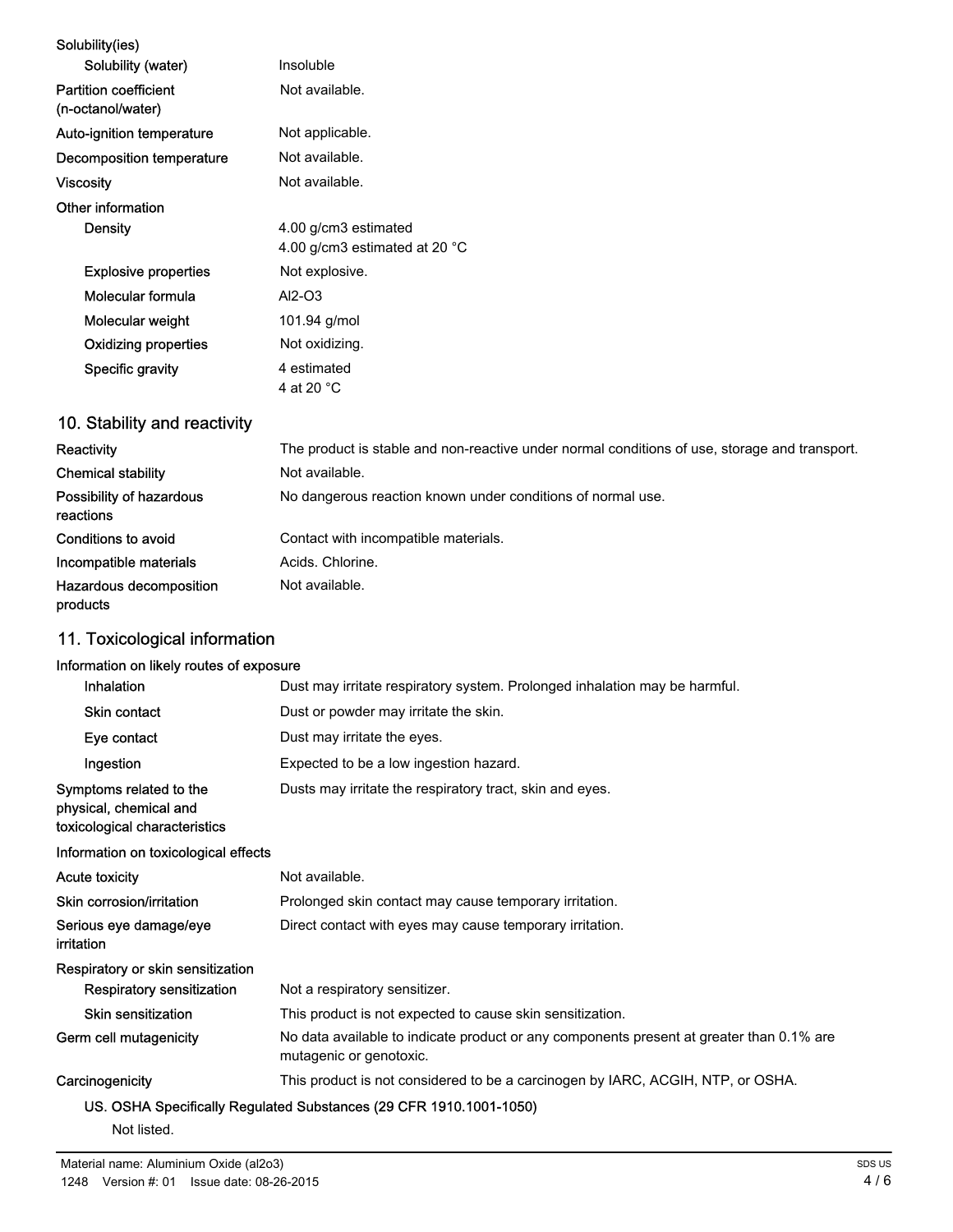| Reproductive toxicity                                 | This product is not expected to cause reproductive or developmental effects.                                                                                                                                           |
|-------------------------------------------------------|------------------------------------------------------------------------------------------------------------------------------------------------------------------------------------------------------------------------|
| Specific target organ toxicity -<br>single exposure   | Not classified.                                                                                                                                                                                                        |
| Specific target organ toxicity -<br>repeated exposure | Not classified.                                                                                                                                                                                                        |
| <b>Aspiration hazard</b>                              | Not an aspiration hazard.                                                                                                                                                                                              |
| <b>Chronic effects</b>                                | Prolonged inhalation may be harmful.                                                                                                                                                                                   |
| <b>Further information</b>                            | This product has no known adverse effect on human health.                                                                                                                                                              |
| 12. Ecological information                            |                                                                                                                                                                                                                        |
| <b>Ecotoxicity</b>                                    | The product is not classified as environmentally hazardous. However, this does not exclude the<br>possibility that large or frequent spills can have a harmful or damaging effect on the environment.                  |
| Persistence and degradability                         | No data is available on the degradability of this product.                                                                                                                                                             |
| <b>Bioaccumulative potential</b>                      | No data available.                                                                                                                                                                                                     |
| Mobility in soil                                      | No data available.                                                                                                                                                                                                     |
| Other adverse effects                                 | No other adverse environmental effects (e.g. ozone depletion, photochemical ozone creation<br>potential, endocrine disruption, global warming potential) are expected from this component.                             |
| 13. Disposal considerations                           |                                                                                                                                                                                                                        |
| <b>Disposal instructions</b>                          | Collect and reclaim or dispose in sealed containers at licensed waste disposal site.                                                                                                                                   |
| Local disposal regulations                            | Dispose in accordance with all applicable regulations.                                                                                                                                                                 |
| Hazardous waste code                                  | The waste code should be assigned in discussion between the user, the producer and the waste<br>disposal company.                                                                                                      |
| Waste from residues / unused<br>products              | Dispose of in accordance with local regulations. Empty containers or liners may retain some<br>product residues. This material and its container must be disposed of in a safe manner (see:<br>Disposal instructions). |
| <b>Contaminated packaging</b>                         | Since emptied containers may retain product residue, follow label warnings even after container is<br>emptied. Empty containers should be taken to an approved waste handling site for recycling or<br>disposal.       |

# 14. Transport information

#### **DOT**

Not regulated as dangerous goods.

#### IATA

Not regulated as dangerous goods.

#### IMDG

Not regulated as dangerous goods.

### 15. Regulatory information

#### US federal regulations

This product is not known to be a "Hazardous Chemical" as defined by the OSHA Hazard Communication Standard, 29 CFR 1910.1200.

### TSCA Section 12(b) Export Notification (40 CFR 707, Subpt. D)

Not regulated.

## CERCLA Hazardous Substance List (40 CFR 302.4)

Not listed.

#### US. OSHA Specifically Regulated Substances (29 CFR 1910.1001-1050)

Not listed.